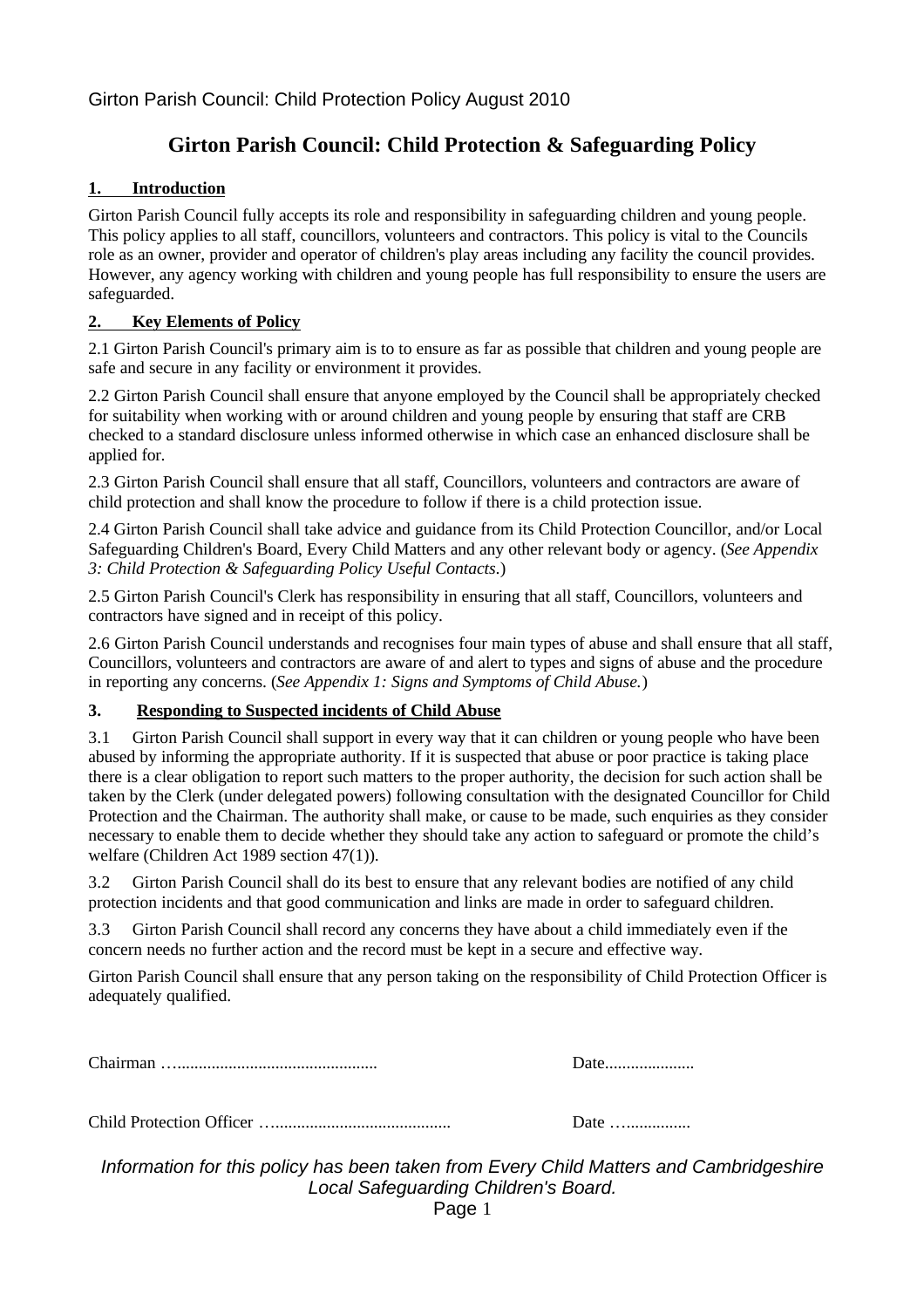# **Appendix 1 Signs and Symptoms of Child Abuse 2010**

#### **1. Neglect** -

Occurs when a parent fails to meet a child's essential needs for food, clothing, shelter or medical care, or when children are left without proper supervision which leaves them unsafe or unprotected.

#### **Some indications are:**

- **•** Consistently unkempt, dirty appearance
- Medical needs of child unmet
- Delay in the child's development without other clear cause
- Lack of responsiveness with peers or adults in everyday social situations
- Behaviour such as head banging or rocking
- Repeated failure by parents/carers to prevent injury
- Consistently inappropriately clothed for the weather
- Hazardous living conditions
- Failure to attend any sort of appointments
- Non-organic failure to thrive

### **2. Physical Abuse** -

Occurs when parents or adults deliberately inflict injuries on a child, or do not protect the child from injury. **Some indications are**:

• Unexplained injuries - bruises, scars, bites or burns, particularly if they are recurrent injuries of varying ages and types

- Child shows fear about returning home
- Withdrawal from physical contact
- Bruising on very young babies

### **3. Emotional Abuse** -

Occurs when parents fail to show their children sufficient love or attention or when they threaten, taunt or belittle them, causing them to become nervous, withdrawn, aggressive, or disturbed in their behaviour.

## **Some indications are:**

- **•** Very low self-esteem
- Lack of any sense of fun
- Excessively clingy or attention seeking behaviour
- Over reactions to mistakes or over anxious to please
- Substantial failure to reach potential in learning
- Self harming; compulsive rituals
- Unusual patterns of response to others showing emotion

### **4. Sexual Abuse** -

Occurs when an adult or older child involves a child in sexual activity to which the child does not or cannot consent, because of his or her age or understanding

#### **Some indicators are:**

- **•** Withdrawn, fearful or aggressive behaviour to other children or adults
- Poor concentration at school or learning problems which do not match intellectual ability
- Behaviour with sexual overtones inappropriate to age
- Complaints of genital itching or pain
- Unexplained abdominal pain

• Distrust of a familiar adult or anxiety about being left with a particular person, relative, babysitter or lodger

## *Information for this policy has been taken from Every Child Matters and Cambridgeshire Local Safeguarding Children's Board.*

Page 2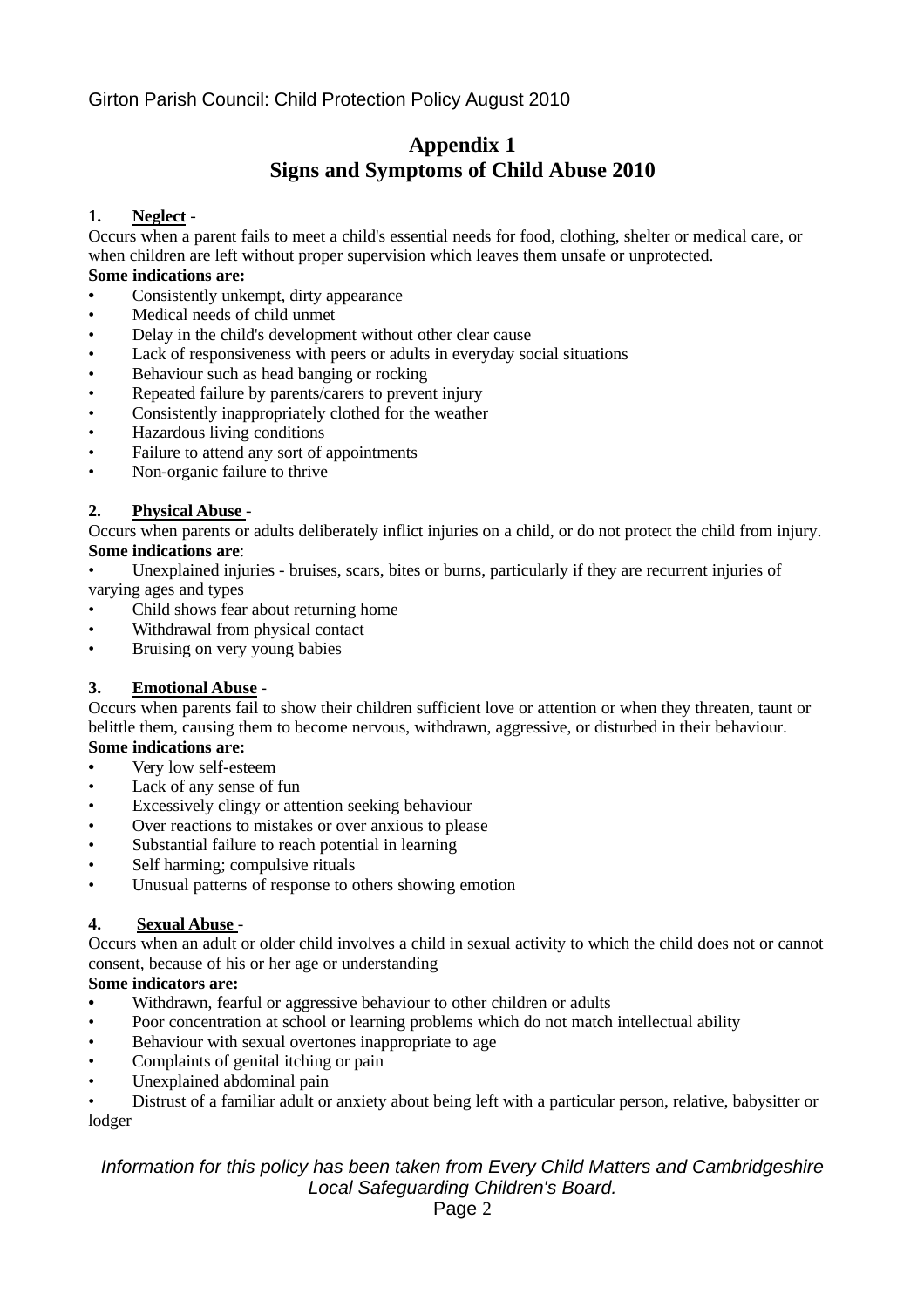- Unexplained gifts or money
- Apparent secrecy
- Wetting day or night when previously dry and clean
- Severe sleep disturbances or nightmares
- Chronic illness, especially throat infections
- Venereal disease or other sexually transmitted diseases
- Marked reluctance to take part in physical activity or to change clothes for PE, for example
- Phobias or panic attacks<br>• Self-mutilation or attempt
- Self-mutilation or attempted suicide<br>• Running away from home
- Running away from home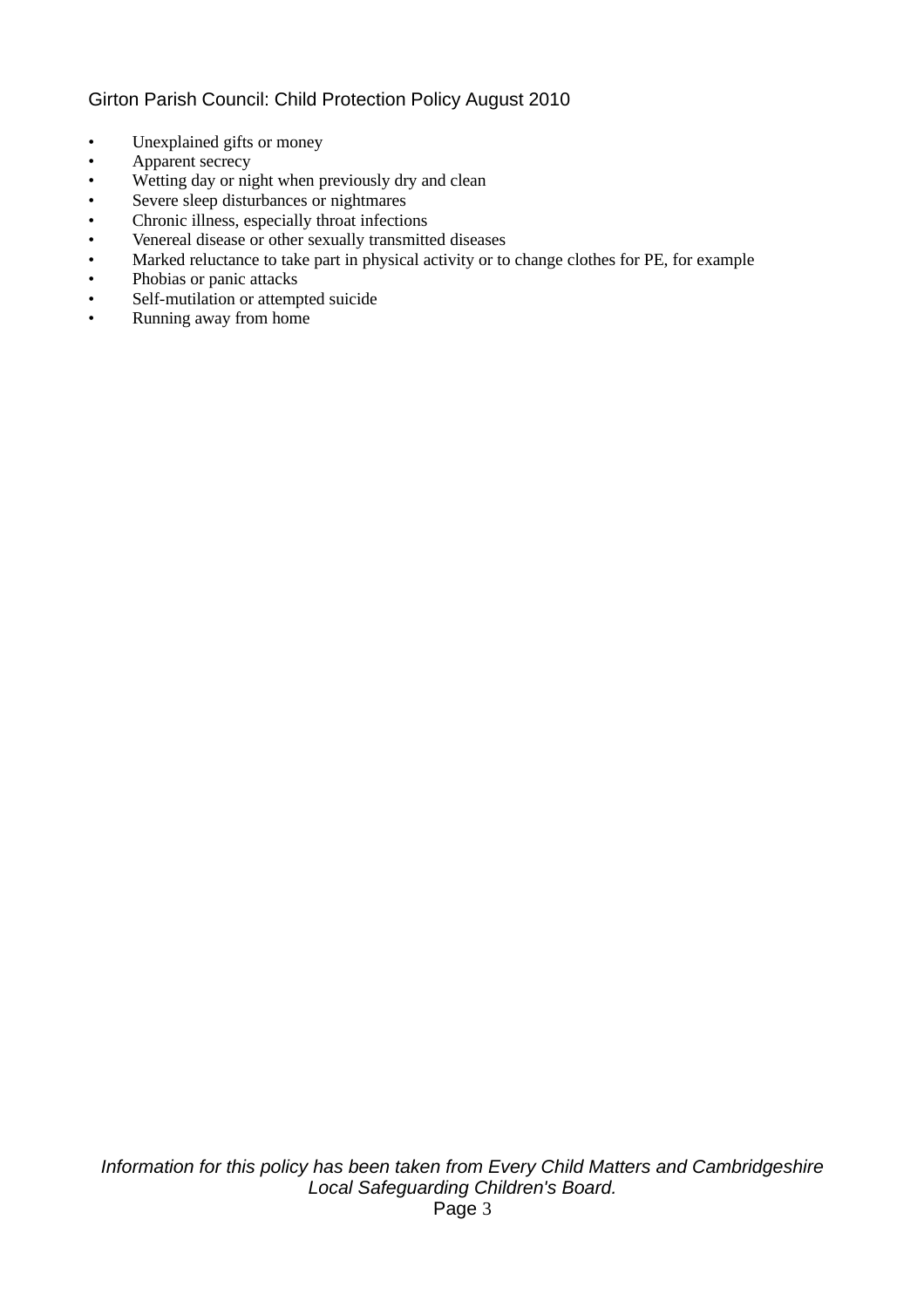# **Appendix 2 Girton Parish Council: Code of Conduct when working with children**

1. This code of conduct has been produced as a guide to any Girton Parish Council Councillors and officers who come across children.

2. Avoid physical contact unless it is justified in the context of the activity, explained to the individual, and with their permission.

3. Physical restraint may be needed to manage certain situations, such as if a fight breaks out. Ensure the purpose of your actions is clear, and keep any physical intervention to the minimum required to prevent harm to any young people or others.

4. A distressed child may require physical contact, such as an arm round the shoulders, to comfort or reassure them. Try to ensure you are with, or in sight of, a colleague, and ensure the purpose of your actions is clear.

5. Conduct all dealings with children in a public environment in full view of others.

6. Do not place yourself in a situation where you may be open to suspicion or allegation, or where your actions may be misinterpreted.

7. Maintain a safe environment.

8. Avoid being alone with a child in any situation.

9. Avoid spending excessive time with a child or young person.

10. Avoid using inappropriate language in front of, about, or to a child.

11. Try not approach a child when a parent is present. If you have a concern about a child's behaviour take it up with the parent in a non-threatening way.

12. Try to use the disabled toilet when possible to avoid being in a toilet alone with a child.

13. Remember to keep calm when challenging a child's behaviour. Shouting or swearing is not a good idea and try to speak to the child in a way which you would be comfortable with someone speaking to your child.

14. Remember that children are not purposeful trying to aggravate you and generally see no wrong in what they're doing so try to explain why you are asking them to do something.

15. Never ask a child to enter the building with you.

16. If you have any concern with a child or a policy refer to the Girton Parish Council's child protection policy and seek advise from the Council's Child Protection Advisor.

Chairman.............................................. Date............................

Child Protection Councillor …....................................... Date …......................

*Information for this policy has been taken from Every Child Matters and Cambridgeshire Local Safeguarding Children's Board.*

Page 4